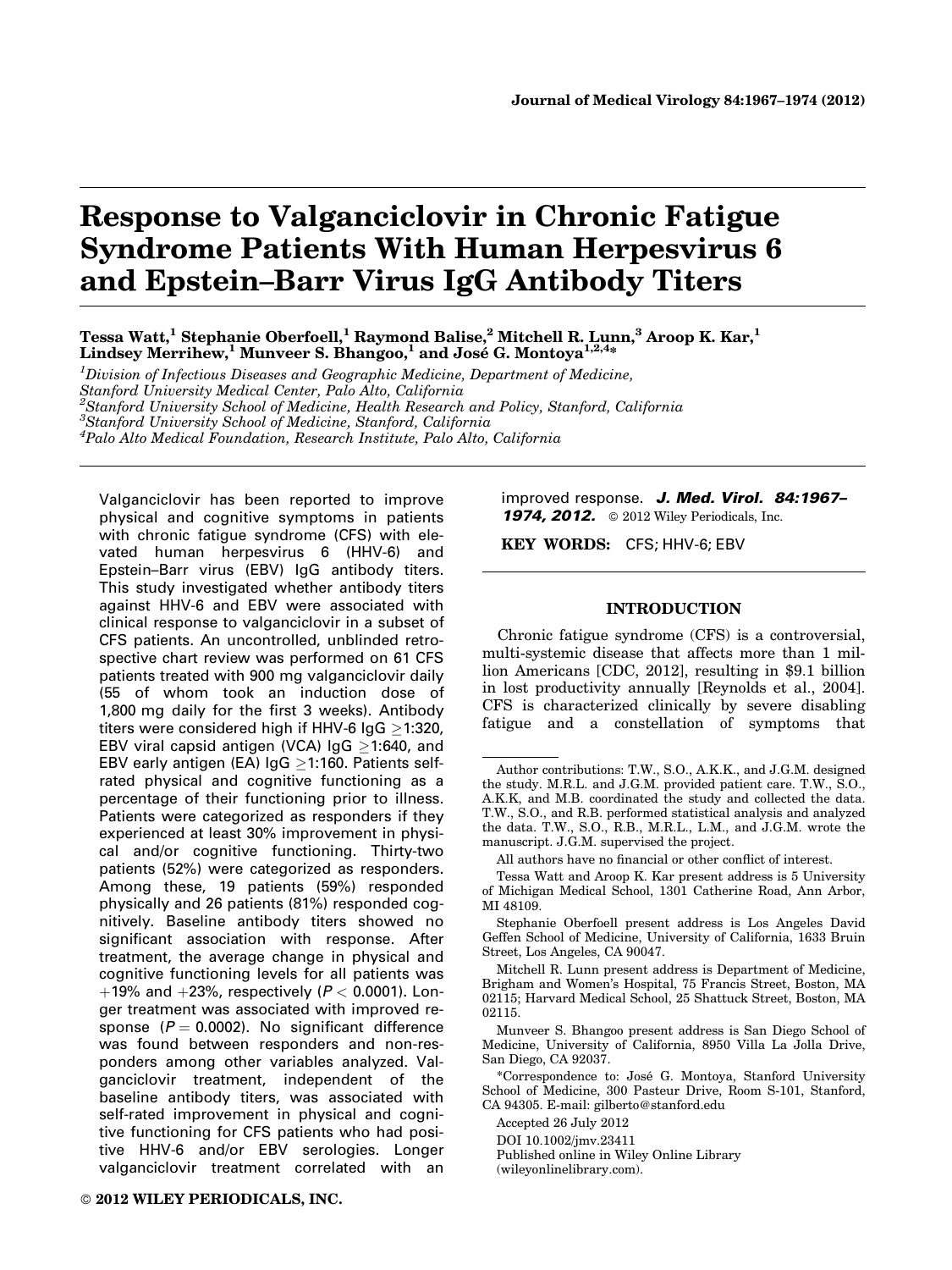prominently features impaired concentration and short-term memory, sleep disturbances, and musculoskeletal pain. No pathognomonic signs or diagnostic tests have been validated, and no definitive treatments are available.

CFS is recognized as a complex clinical syndrome with multiple presentations [Jason et al., 2005]. Proposed etiologies include viral or bacterial infections, environmental factors, endocrine and metabolic dysfunction, immunological imbalance, neural-mediated hypotension, and depression [Fukuda et al., 1994; Afari and Buchwald, 2003]. A viral trigger has been suspected when patients developed acute CFS following severe influenza-like symptoms, infectious mononucleosis, Q fever, or Ross River virus infection [Komaroff and Buchwald, 1998; Hickie et al., 2006]. Human herpesvirus 6 (order Herpesvirales, family Herpesviridae, subfamily Betaherpesvirinae, genus Roselolvirus, species Human herpesvirus 6; HHV-6) and Epstein–Barr virus (order Herpesvirales, family Herpesviridae, subfamily Gammaherpesvirinae, genus Lymphocryptovirus, species Human herpesvirus 4; EBV or HHV-4) are among the viruses that have been frequently associated with CFS [Komaroff, 1988, 2006; Kogelnik et al., 2006].

EBV and HHV-6 are lymphotrophic and produce latent infections with immunomodulatory effects [Ambinder, 2003; Krueger and Ablashi, 2003; Ambinder and Lin, 2005] In addition, HHV-6 has been found to be neurotropic [Ablashi et al., 2010; Flamand et al., 2010; Yao et al., 2010] and can reside in neurons [Fotheringham et al., 2008] and cardiac myocytes [Kuhl et al., 2005; Leveque et al., 2011] in a semi-active state without evidence of continued infection in the plasma compartment. HHV-6 has been associated with cognitive decline in hematopoietic stem cell transplantation, and it has been reported to cause encephalitis in 8–14% of umbilical cord blood transplant patients [Mori et al., 2010; Hill et al., 2012]. While in vitro co-infection with both viruses has revealed significant interaction [Flamand et al., 1993; Cuomo et al., 1998], the clinical consequences of ongoing and active infections with both EBV and HHV-6 remain unknown. Co-infection with these viruses or other infectious agents may contribute to the pathogenesis of certain diseases including CFS [Komaroff, 1988; Sairenji et al., 1995] and multiple sclerosis [Hollsberg et al., 2005].

Acute EBV infection and prevalence is usually assessed by detection of antibodies against three different antigens: viral capsid antigen (VCA), nuclear antigen (NA), and early antigen (EA). EBV PCR testing is also available to support the diagnosis of acute infection or reactivation. For HHV-6, IgG, and IgM antibodies may be used to establish whether an individual is acutely or chronically infected. HHV-6 PCR DNA testing is available to support further acute infection, reactivation, or chromosomally integrated virus in select patients. IgM antibodies are inappropriate to diagnose reactivation as their levels wane within months of the primary infection and do not change or reappear with reactivation. Unfortunately, the presence of IgG does not distinguish viral reactivation from primary infection. Thus, for the suspicion of reactivation, an increase of or ''high'' IgG titers can only be used as an indirect evidence of reactivation. This makes identifying patients with reactivated EBV or HHV-6 infection challenging.

The seroprevalence for EBV and HHV-6 is 90% or greater in the adult population, and most individuals undergo asymptomatic seroconversion. This high seroprevalence complicates the interpretation of serological tests in diagnosing reactivation and emphasizes the importance of using supplementary laboratory-based diagnostic tools to detect reactivation. While plasma DNA is a valid marker for reactivation in immunosuppressed (e.g., transplant) patients, it is unknown if reactivated infection in immunocompetent individuals may be present with detectable plasma nucleic acid levels [Leveque et al., 2011]. In healthy, EBV-seropositive subjects, humoral immunity has been demonstrated to remain stable over time with episodic reactivation occurring at a low rate [Amanna et al., 2007].

Valganciclovir has been reported to be effective clinically for treating CFS patients with positive serologies for HHV-6, EBV, and/or cytomegalovirus (CMV). Seventy-five percent of patients positive for these viruses who were treated with valacyclovir and/or valganciclovir for at least 6 months improved by  $>1$ point on the Energy Index Point Score (EIPS), representing a significant change in functioning [Lerner et al., 2010].

Twelve patients who were infected chronically with HHV-6 and EBV and had elevated HHV-6 and EBV antibody titers (median titers: EBV VCA IgG 1:2,560; HHV-6 IgG 1:1,280) and suffered from debilitating fatigue for at least 1 year were reported previously to experience significant improvement in their fatigue and cognitive symptoms following the open-label administration of valganciclovir for 24 weeks [Kogelnik et al., 2006]. High titers were postulated to indicate active viral replication and possibly an abnormal immune response.

In this study, a retrospective chart review of 61 patients who met the CFS case definition [Fukuda et al., 1994] was performed in which laboratory results, patient self-reported data, and clinical observations were analyzed to determine whether antibody titers to HHV-6 IgG, EBV VCA IgG, EBV NA IgG, and EBV EA IgG were associated with response to valganciclovir treatment. Patients with high baseline antibody titers (HHV-6 IgG  $\geq$ 1:320, EBV VCA IgG  $\geq$ 1:640, and EBV EA IgG  $\geq$ 1:160) were hypothesized to be more likely to respond. Secondary and exploratory analyses of physical and cognitive functioning levels, change in antibody titers with treatment, age at treatment, fatigue duration, and treatment duration were conducted.

## MATERIALS AND METHODS

## Patient Selection

A retrospective chart review was performed on all records of 70 CFS patients who had been treated with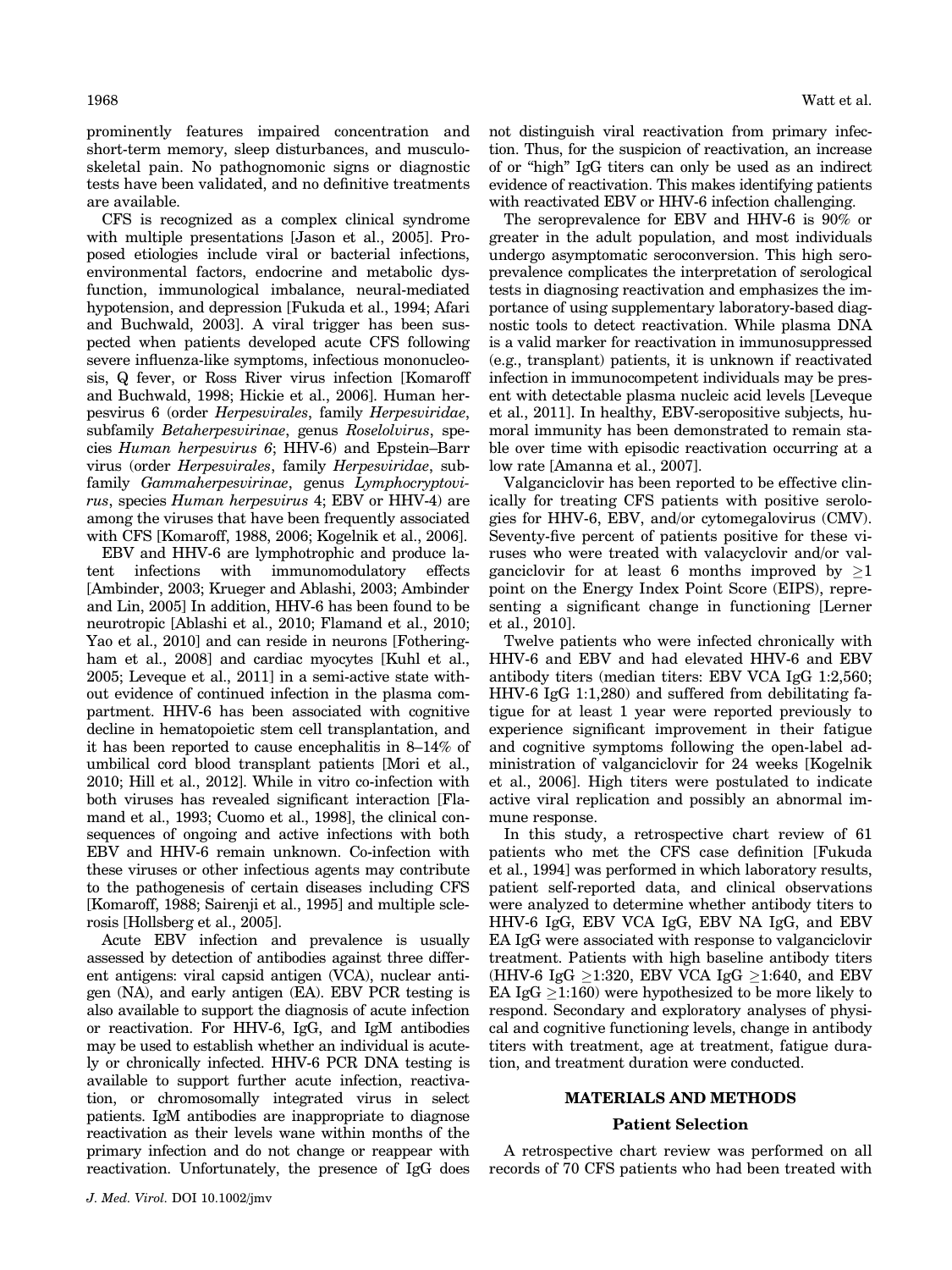## HHV-6 and EBV Antibody Titers in CFS 1969

valganciclovir at Stanford University Medical Center between February 2004 and January 2009. The inclusion criteria were: (i) meeting the CDC CFS case definition [Fukuda et al., 1994], (ii) prior valganciclovir treatment, and (iii) complete records for self-reported functioning levels and antibody titers. Complete records required baseline and final cognitive and physical functioning levels as well as baseline and final antibody titers for HHV-6 IgG, EBV VCA IgG, EBV NA IgG, and EBV EA IgG. A total of 64 patients met these criteria. Of this total, six participants did not have final titer measurements; however, these patients were included because their data were complete for the primary endpoint. As a result, the study excluded these six patients in the secondary analyses involving final titers and change in titer (Fig. 1). Three of the 64 patients in this analysis were included in a prior study [Kogelnik et al., 2006], and were therefore excluded, leaving a final sample size of 61. Patient information was obtained from chart records and direct patient inquiry. Patient demographics (e.g., ethnicity, sex, age) were not used for inclusion.

## Valganciclovir Treatment

Patients followed one of two valganciclovir treatment regimens based on clinical judgment (e.g., history of side effects to antimicrobials). Fifty-eight patients took 900 mg of valganciclovir twice daily (induction dose) for 3 weeks, followed by 900 mg of valganciclovir once daily (maintenance dose). Six patients only took the maintenance dose for the duration of their treatment.

The length of treatment varied among patients according to the treating physician's clinical judgment. If patients were treated with valganciclovir more than once and the two treatment regimens were more than 1 month apart, then the first treatment



sion criteria for primary and secondary analyses.

regimen was used for analysis as well as for establishing baseline and final functioning levels and antibody titers. If, however, multiple treatments with valganciclovir were <1 month apart, these were considered a single treatment course for analysis purposes.

#### EBV and HHV-6 Antibody Titers

Baseline and final titers were recorded for HHV-6 IgG, EBV VCA IgG, EBV NA IgG, and EBV EA IgG before and after treatment with valganciclovir. To limit variation introduced by using multiple laboratories, all antibody titers were measured by using an immunofluorescent antibody (IFA)-based assay performed by Focus Diagnostics (Cypress, CA). Titers were reported as reciprocal dilutions. Since the distribution showed marked skew, titers were natural logtransformed to allow for statistical comparison between dilutions (Appendix 1). For sensitivity analyses, non-parametric Wilcoxon-signed rank tests were conducted.

Baseline antibody titers were defined as the highest titer within 1 year prior to starting treatment. The highest titers prior to treatment (rather than the average of all available titers) were chosen because high titers of a certain threshold were considered to have the greatest pathological impact and because EBV titers have been shown to be remarkably stable over long-term follow-up of healthy individuals [Amanna et al., 2007]. Final titers were defined as those closest to the cessation of treatment but no later than 6 months after stopping treatment. If no such value existed, final titers were defined to be those closest to the end of treatment up to 1 month prior to stopping treatment.

For qualitative analysis, baseline antibody titers were categorized as high or low. The threshold for high baseline titers was defined as HHV-6 IgG  $>1:320$ , EBV VCA IgG  $>1:640$ , and EBV EA IgG  $>1:160$ . All three antibodies were required to meet these defined thresholds. These criteria were chosen based on the authors' clinical experience with evaluating antibody titers of CFS patients. Since prior research has not explored the clinical significance for EBV NA IgG titers in CFS patients, EBV NA IgG titers were not used for assigning baseline titer category but were still included in analyses to explore potential significance.

#### Physical and Cognitive Functioning

To assess response to treatment, self-reported physical and cognitive functioning levels were obtained at every clinic visit. Functioning levels were evaluated on a scale of 0–100%. A score of 100% indicated that the patient was completely well.

Baseline physical and cognitive functioning levels were determined by averaging up to three levels within 1 year prior to starting valganciclovir treatment. Final functioning levels were determined by identify-Fig. 1. Patient flow. The number of patients that met the inclu-<br>ing the highest level within 6 months of stopping<br>ing the highest level within 6 months of stopping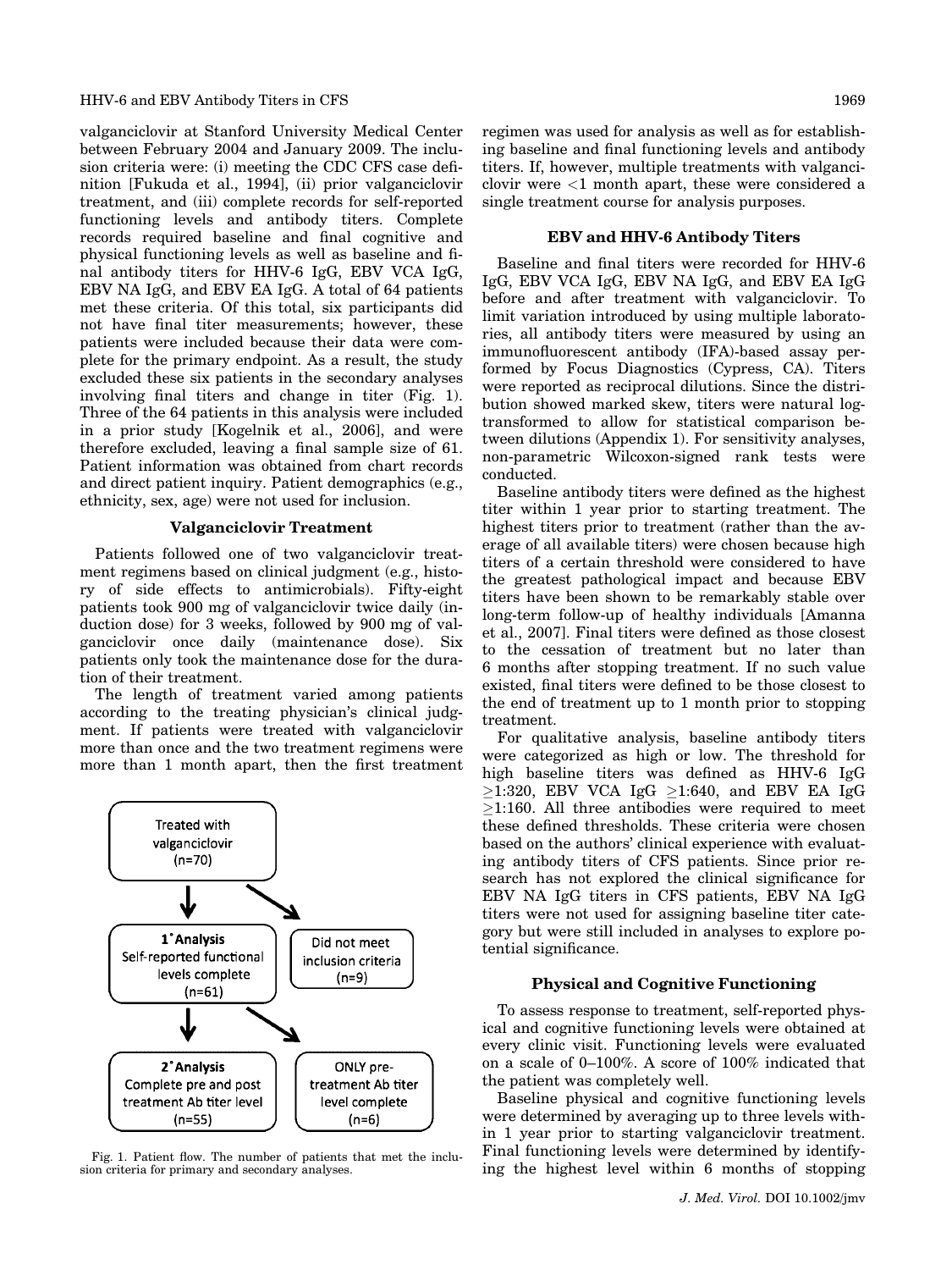treatment. The highest levels after treatment (rather than the average of all available levels) were chosen in order to capture the largest effect of treatment on functioning. Additionally, a wide variation in time to treatment benefit was observed (e.g., functioning may improve during treatment course or after treatment cessation). The average of post-treatment functioning levels, therefore, may not present an accurate depiction of improvement.

For qualitative analyses, a responder was defined as a patient with a self-reported physical or cognitive functioning increase after treatment of at least 30%. To explore the distinction between those who respond physically and those who respond cognitively, responders were further categorized as physical and/or cognitive responders (i.e., physical responders reported at least 30% improvement in physical functioning, cognitive responders reported at least 30% improvement in cognitive functioning). Non-responders improved <30% physically and cognitively. Quantitative analysis was performed on change in physical and cognitive functioning levels independent of response category (responder/non-responder).

## Statistical Methods

Three primary analyses were conducted. The first assessed the relationship between baseline antibody titers and response to treatment. For this, four unadjusted logistic regression models using natural logtransformed antibody titers for HHV-6 IgG, EBV VCA IgG, EBV NA IgG, and EBV EA IgG were used to predict response to valganciclovir treatment. For each of these predictors, an adjusted model was also built to control for sex, age at treatment, and fatigue duration. The secondary analysis used paired  $t$ -tests to assess change in mean self-reported physical and cognitive functioning with valganciclovir treatment. As a tertiary exploratory analysis, differences in mean antibody titer levels before and after treatment were compared with one-sample *t*-tests with a null hypothesis of no change. Two-sample  $t$ -tests were used to assess the amount of change in each antibody titer between responders and non-responders.

Additional analysis, such as contrasts in demographics, used one or two-sample t-tests or chi-square tests as appropriate. Statistical significance on all tests was set at  $P < 0.05$ . All statistical analyses were performed using SAS version 9.2 with SAS Enterprise Guide version 4.22 on Microsoft Windows XP.

#### Ethics Approval

This study was reviewed and approved by the Stanford University Institutional Review Board. Exemption for informed consent was granted given the retrospective, chart review study design. All components of this study were conducted in compliance with local, state, and federal laws, institutional regulations and policies, and the ethical standards of the Declaration of Helsinki.

#### RESULTS

## Baseline Characteristics

The CFS patients studied consisted of 42 females (69%) and 19 males (31%). The subjects varied widely in age, duration of fatigue prior to valganciclovir treatment, and length of treatment (Table I).

Thirty-five patients (57%) were considered to have high baseline antibody titers. Older age  $(P = 0.0323)$ and longer fatigue duration  $(P = 0.0364)$  were associated with higher baseline titers (Table I). No significant difference was found between baseline titer category with respect to sex.

#### Association of Baseline Titers and Response

Thirty-two patients (52%) were categorized as responders. Of the responders, 19 patients (59%) responded physically and 26 patients (81%) responded cognitively. Neither unadjusted nor adjusted logistic regression of the natural log of baseline antibody

TABLE I. Patient Characteristics and Effect of Valganciclovir Treatment on Physical and Cognitive Functioning by Antibody Titer Group

|                                                                                                                                                  | All patients $(n = 61)$ ,<br>mean $(SD)$ | $P$ -value <sup>a</sup>    | High titers $(n = 35)$ ,<br>mean(SD)     | Low titers $(n = 26)$ ,<br>mean(SD)      | $P$ -value <sup>b</sup>    |
|--------------------------------------------------------------------------------------------------------------------------------------------------|------------------------------------------|----------------------------|------------------------------------------|------------------------------------------|----------------------------|
| Age at treatment, year<br>Fatigue duration, year<br>Treatment length, month                                                                      | 47(14)<br>12(10)<br>6.5(2.0)             |                            | 51(13)<br>14(12)<br>6.7(2.2)             | 43(15)<br>8.8(7.5)<br>6.2(1.9)           | 0.0323<br>0.0364<br>NS     |
| All responders, %<br>Physical responders, %<br>Cognitive responders, $%$<br>Physical functioning change, %<br>Cognitive functioning change, $\%$ | 52<br>31<br>43<br>$+19(22)$<br>$+23(21)$ | ${<}0.0001$<br>${<}0.0001$ | 62<br>32<br>51<br>$+20(21)$<br>$+26(19)$ | 41<br>33<br>33<br>$+18(23)$<br>$+19(23)$ | NS<br>NS<br>NS<br>NS<br>NS |

SD, standard deviation; NS, not significant.

<sup>a</sup>This *P*-value refers to the significance of the change in physical and cognitive functioning after treatment for all patients.  $P$  value refers to the significance of the difference in the indicated values between pat

<sup>b</sup>This P-value refers to the significance of the difference in the indicated values between patients in the high titer group and the low titer group.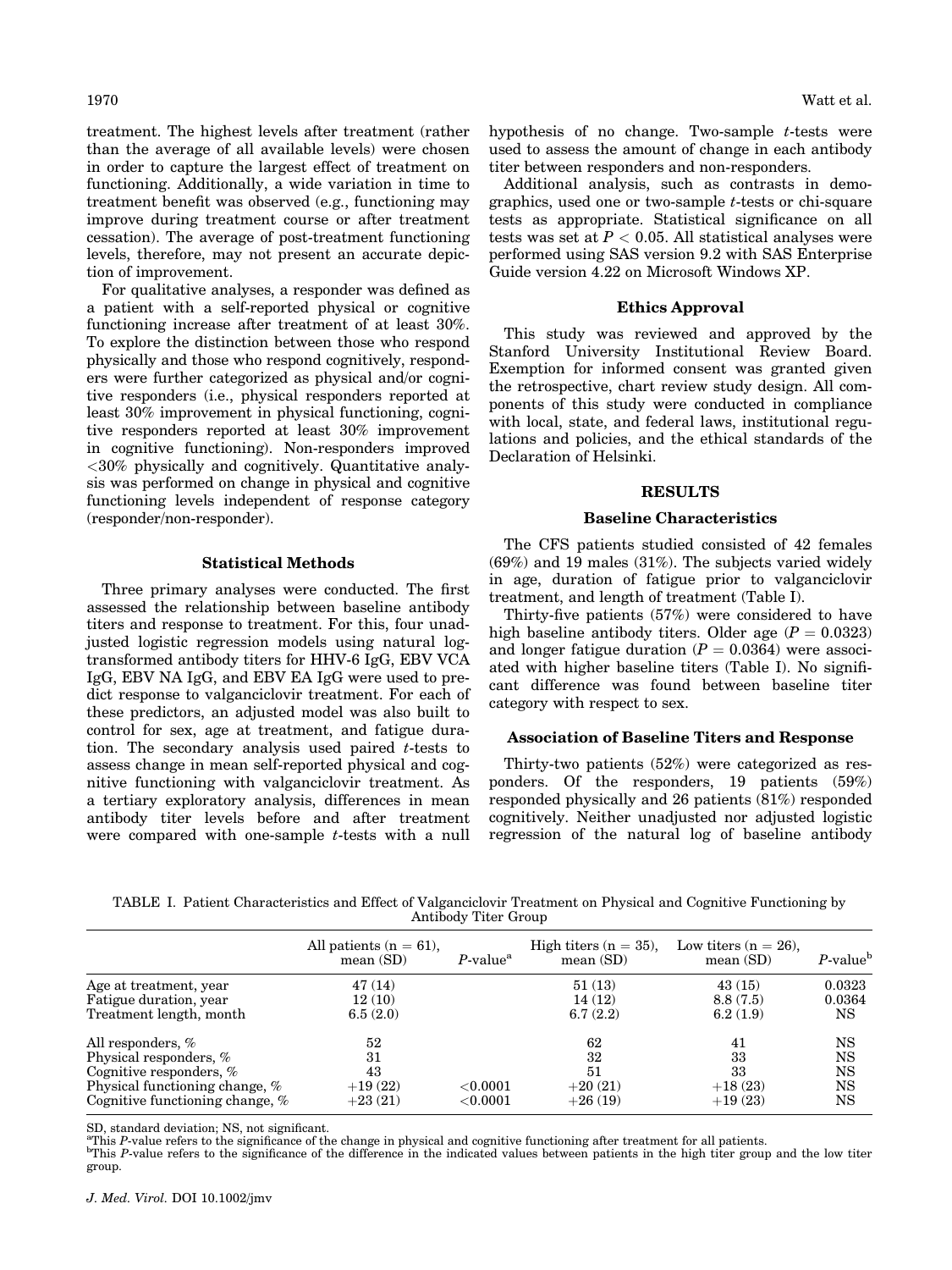titers was statistically associated with response to treatment. An analogous analysis showed that there was no significant difference in mean baseline antibody titers between responders and non-responders (Table II). There was no significant difference in mean change of physical and cognitive functioning between high and low baseline antibody titer categories (Table I).

# Changes in Physical and Cognitive Functioning

Before valganciclovir treatment, the average baseline physical and cognitive functioning levels were 34% (standard deviation; SD 6.9%) and 43% (SD 5.4%), respectively, for all patients (responders and non-responders). After treatment, the mean of all patients' physical and cognitive functioning levels improved by an average of  $19\%$  ( $P < 0.0001$ ) and  $23\%$  $(P < 0.0001)$ , respectively (Table I, Fig. 2a–c). The mean change in physical and cognitive functioning levels was  $+34\%$  (SD 19%) and  $+37\%$  (SD 18%), respectively, in the responder group and  $+3.1\%$  (SD 10%) and  $+7.7\%$  (SD 10%), respectively, in the nonresponder group.

#### Change in Titers

Mean antibody titers for EBV VCA IgG  $(P = 0.0165)$  and HHV-6 IgG ( $P < 0.0001$ ) decreased with valganciclovir treatment in all patients (responders and non-responders). No significant difference was found in the change of antibody titers after treatment between the responder and non-responder groups (Table II).

#### Responder Status

No significant difference was found between responders and non-responders with respect to sex and baseline titer category (high/low). However, longer treatment length was associated with the responder group ( $P = 0.0002$ ). There was no significant difference between responders and non-responders with regard to age at treatment and fatigue duration (Table II).

#### DISCUSSION

The patients in this study had a mean age of 47 years at the time of treatment and 70% were female, an age and sex distribution representative of the larger CFS population in the United States [Jason et al., 1999]. All patients improved by a mean 19% and 23% in physical and cognitive functioning, respectively, after valganciclovir treatment  $(P < 0.0001)$ . For responders, the mean physical and cognitive improvement was 34% and 37%, respectively. The standard deviation of patients' baseline physical and cognitive functioning levels was notably very low compared to the significant mean improvement in functioning levels after treatment, emphasizing the significant recovery. It was, however, not possible to assess the possibility of placebo or Hawthorn effects due to the single-arm, historical study design.

A 2010 study used a different validated scale for measuring severity of fatigue, the Energy Index Point Score (EIPS) [Lerner et al., 2008]. The EIPS ranks fatigue on a scale from 0 to 10, and an improvement of at least 1 point qualifies a patient as a responder [Lerner et al., 2010]. In comparing this study's physical and cognitive functioning scale to the EIPS, a change of 1 point out of 10 would be loosely comparable to a 10% improvement. However, this study categorized only those patients whose physical or cognitive functioning improved at least 30% as responders. If this study had used a similar responder definition, the change would have yielded a much higher proportion of responders than non-responders than is currently reported in this study. In the context

|                         | All patients<br>$(n = 61)$ .<br>mean(SD) | P-value <sup>a</sup> | Responders<br>$(n = 32)$ ,<br>mean(SD) | Non-responders<br>$(n = 29)$ ,<br>mean(SD) | P-value <sup>b</sup> | Unadjusted<br>$OR$ ( $CL$ ) | Adjusted<br>$OR$ (CL) |
|-------------------------|------------------------------------------|----------------------|----------------------------------------|--------------------------------------------|----------------------|-----------------------------|-----------------------|
| Age at treatment, year  | 47(14)                                   |                      | 49(12)                                 | 45(16)                                     | <b>NS</b>            |                             |                       |
| Fatigue duration, year  | 12(10)                                   |                      | 12(11)                                 | 12(9.4)                                    | <b>NS</b>            |                             |                       |
| Treatment length, month | 6.5(2.0)                                 |                      | 7.4(2.4)                               | 5.5(0.9)                                   | 0.0002               |                             |                       |
| Baseline EBV VCA        | 7.7(2.0)                                 |                      | 7.9(1.3)                               | 7.4(2.5)                                   | <b>NS</b>            | $1.1(0.86 - 1.5)$           | $1.1(0.81-1.5)$       |
| Baseline EBV NA         | 5.1(1.5)                                 |                      | 5.1(1.2)                               | 4.9(1.8)                                   | NS                   | $1.1(0.77-1.5)$             | $1.0(0.72 - 1.5)$     |
| Baseline EBV EA         | 5.6(1.5)                                 |                      | 5.7(1.1)                               | 5.4(1.8)                                   | NS                   | $1.2(0.81 - 1.6)$           | $1.1(0.78-1.7)$       |
| Baseline HHV-6          | 6.5(1.5)                                 |                      | 6.5(1.3)                               | 6.6(1.6)                                   | NS                   | $0.96(0.68 - 1.4)$          | $0.86(0.59-1.3)$      |
| EBV VCA change          | $-0.47(1.4)$                             | 0.0165               | $-0.67(1.1)$                           | $-0.26(1.7)$                               | NS                   |                             |                       |
| EBV NA change           | $-0.18(1.3)$                             | <b>NS</b>            | $-0.13(1.3)$                           | $-0.24(1.3)$                               | <b>NS</b>            |                             |                       |
| EBV EA change           | $-0.29(1.1)$                             | <b>NS</b>            | $-0.49(1.0)$                           | $-0.12(1.1)$                               | <b>NS</b>            |                             |                       |
| HHV-6 change            | $-0.86(1.2)$                             | < 0.0001             | $-0.67(1.4)$                           | $-1.1(0.97)$                               | NS                   |                             |                       |

TABLE II. Patient Characteristics, Baseline Physical and Cognitive Functioning and Antibody Titers, and Change in Physical and Cognitive Functioning and Antibody Titers After Valganciclovir Treatment by Responder Group

SD, standard deviation; OR, odds ratio; CL, confidence limit; NS, not significant.

<sup>a</sup>This *P*-value refers to the significance of the change in titers after treatment for all patients.

<sup>b</sup>This P-value refers to the significance of the difference in the indicated values between responders and non-responders.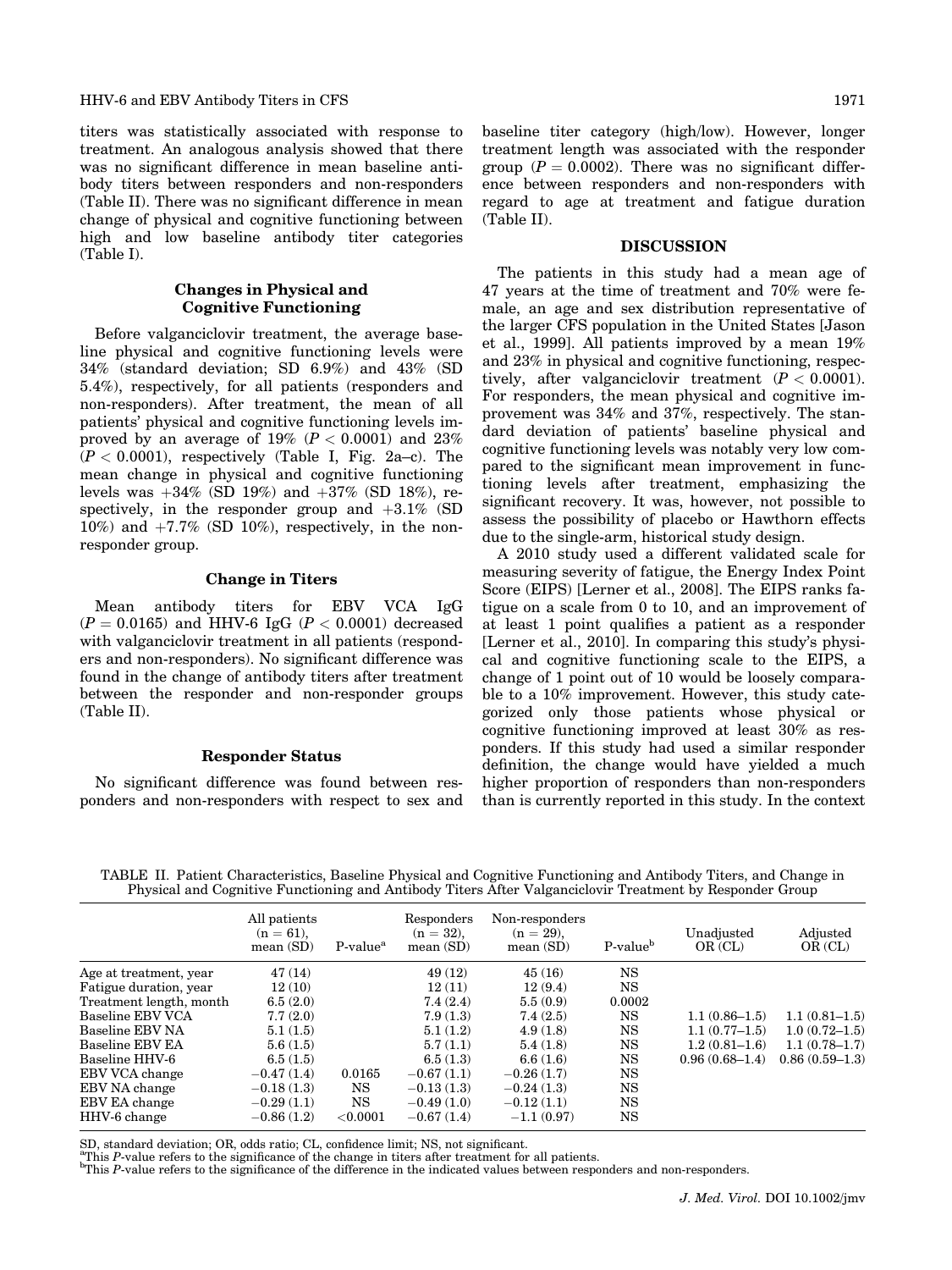of the literature and given the difficulty that most CFS patients have attaining any level of recovery, these findings are clinically striking and suggest that valganciclovir treatment may result in substantial improvement in physical and/or cognitive functioning in CFS patients with positive HHV-6 and EBV antibody titers.

In contrast to this study's original hypotheses, there was no statistically significant association between



baseline antibody titers and response to valganciclovir treatment. The high baseline titer group exhibited a trend toward increased physical and cognitive improvement. Fifty-one percent (51%) of patients with high titers were cognitive responders compared to only 33% of those with low titers. Based on these trends, higher baseline EBV titers may still correlate with improved response to valganciclovir. Furthermore, after completion of this study an evaluation of 50 healthy individuals was found to have a median EBV VCA IgG 1:640, EBV EA IgG 1:160, and HHV-6 IgG 1:160 (personal communication from Focus Diagnostics, Inc. to J.G.M.) The pure effect of baseline antibody titer on clinical improvement or the modest magnitude of baseline antibody titers in this study may not be large enough to detect an effect with this sample size, as individual antibody titers can vary by two dilutions under normal circumstances. Furthermore, some patients with reactivated virus may have borderline hypogammaglobulinemia. In these patients, a low viral IgG may actually represent a significant relative proportion of total IgG. Conversely, patients with notably strong immune systems may have more robust serological responses. Larger, prospective studies are needed to substantiate the small effect observed in this study and to look for non-linearities (e.g., thresholds) in antibody titer level that may predict response to treatment.

Valganciclovir treatment caused all mean antibody titers to decrease in responders and non-responders. The decline in both EBV VCA and HHV-6 antibody titers observed in this open-label cohort suggests that our patients might have had a substantial reactivation that was amenable to antiviral intervention against both viruses. The decline in EBV VCA and EBV EA antibody titers was more pronounced in responders than non-responders; however, this distinction was not statistically significant. This study was not powered to detect significant differences in the mean change between these groups.

With regard to age at treatment and fatigue duration, there was no significant difference between responders and non-responders. However, longer treatment duration was associated with improved responder status, which suggests that longer treatment

Fig. 2. a: Change in physical functioning for each patient  $(n = 61)$ . Change in each patient's physical functioning on a 0–100% scale from baseline to end of valganciclovir treatment. Each solid line represents one patient. Dashed line indicates mean change over treatment period. **b**: Change in cognitive functioning for each patient  $(n = 61)$ . Change in each patient's cognitive functioning on a 0–100% scale from baseline to end of valganciclovir treatment. Each solid line represents one patient. Dashed line indicates mean change over treatment period. c: Distribution of change in functioning  $(n = 61)$ . Distribution of change in physical and cognitive functioning on a 0– 100% scale after valganciclovir treatment for all patients. Within each box, the diamond represents the mean and the line indicates the median change in functioning level. The lower limit of each box indicates the 25th percentile and the upper limit indicates the 75th percentile of change in functioning level. The lower whisker outside each box indicates the minimum change in functioning level and the upper whisker indicates the maximum change in functioning level.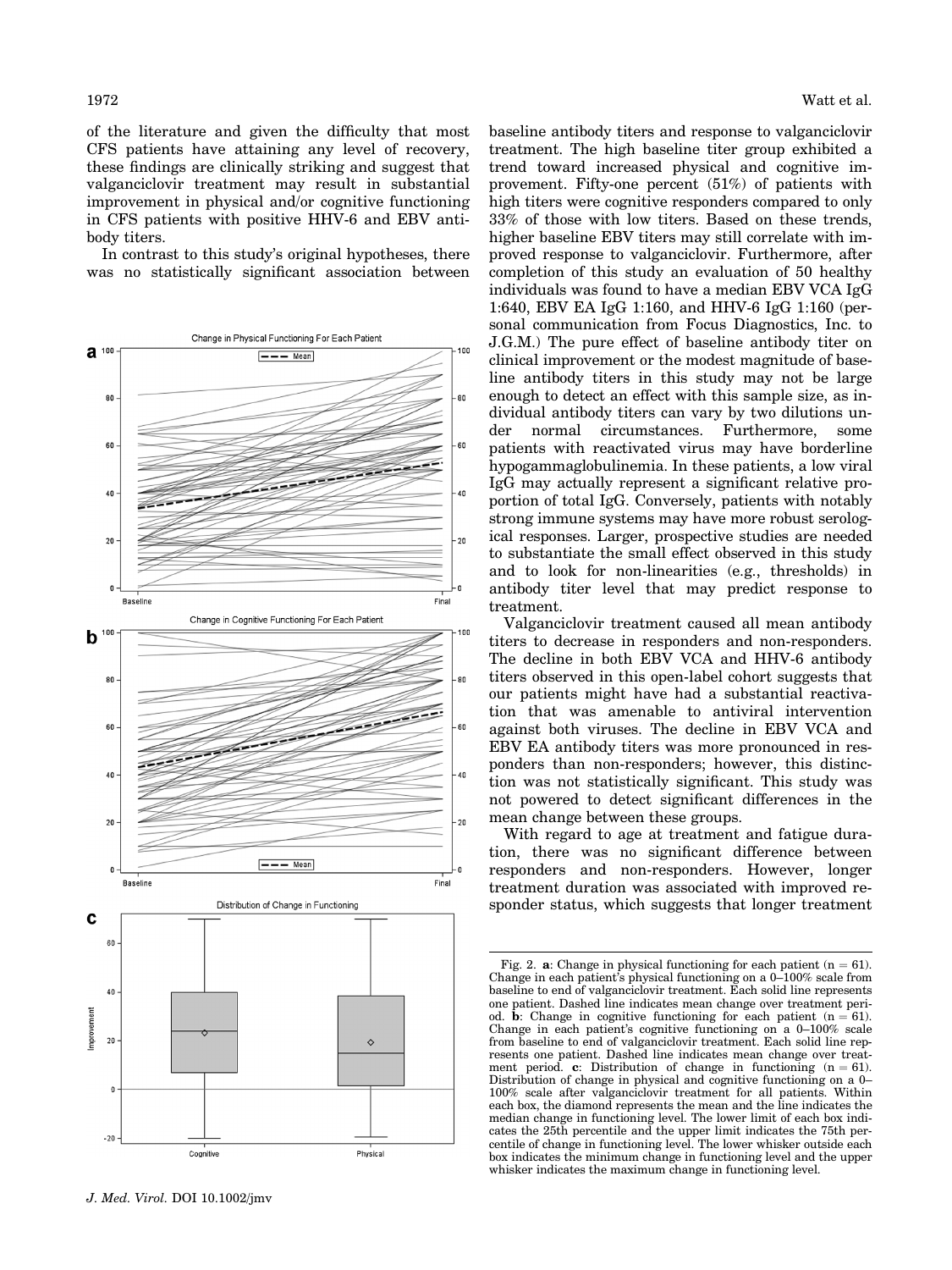may improve the likelihood of responding to valganciclovir. Decisions on treatment duration were made on an individual basis between the physician and patient, which may bias the relationship between treatment duration and response. Future randomization of patients to different treatment durations is needed to confirm these findings and to assess if there is a linear duration–response correlation. CFS patients with herpesvirus infections on antiviral medication continue to experience benefit for at least 2–3 years while on treatment [Lerner et al., 2010].

This study has several limitations. Because it is a retrospective study, this report has the limitation of excluding nine patients who did not meet the inclusion criteria. The absence of a control population in this study makes it impossible to draw definitive conclusions regarding treatment effect. Prospective, randomized, double-blind, placebo-controlled studies are needed to explore the clinical relevance of these findings.

While self-report assessments are not an ideal tool for evaluating CFS patients' functioning levels, the authors' research and clinical experience have demonstrated that this system of self-reported assessments is an informative measure of physical and cognitive functioning. Though self-reported baseline and final functioning levels may have inter-rater variability, this study addressed this problem by evaluating intra-rater change in functioning and contrasted only the inter-rater magnitude of change to evaluate treatment efficacy.

In the context of current research, the magnitude of physical and cognitive improvement after valganciclovir treatment was substantial. These findings emphasize the importance of developing tools to select candidates for valganciclovir treatment who are likely to respond. Identifying factors predictive of response prior to treatment initiation will enable providers to prescribe valganciclovir or other antiviral interventions effectively to CFS patients. While this study was underpowered to conduct hypothesis testing on the differences between responders and nonresponders, it suggests that valganciclovir can be associated with self-rated improvement in physical and cognitive functioning in a subset of CFS patients.

#### ACKNOWLEDGMENTS

We would like to thank the patients in the Stanford CFS Clinic for their patience and willingness to be part of efforts to enhance the understanding and treatment of this unexplained illness. The authors also thank Manisha Desai, Ph.D. for her critical review of the article and thoughtful suggestions for statistical analysis. M.R.L. was supported by the Stanford University School of Medicine Molecular Basis of Medicine Scholarly Concentration and the Stanford University School of Medicine Medical Scholars Fellowship Program.

## APPENDIX 1

TABLE A1. Natural Log (LN) Transformation of EBV and HHV-6 IgG Antibody Titers

| EBV VCA                                                                                                                       | <b>EBV NA</b>                                                                 | <b>EBV EA</b>                                                                 | HHV-6                                                                                                                              | LN                                                                                           |
|-------------------------------------------------------------------------------------------------------------------------------|-------------------------------------------------------------------------------|-------------------------------------------------------------------------------|------------------------------------------------------------------------------------------------------------------------------------|----------------------------------------------------------------------------------------------|
| 1:10<br>1:20<br>1:40<br>1:80<br>1:160<br>1:320<br>1:640<br>1:1,280<br>1:2,560<br>1:5,120<br>1:10,240<br>$1: > 10,240^{\rm a}$ | 1:10<br>1:20<br>1:40<br>1:80<br>1:160<br>1:320<br>1:640<br>$1: > 640^{\rm a}$ | 1:10<br>1:20<br>1:40<br>1:80<br>1:160<br>1:320<br>1:640<br>$1: > 640^{\rm a}$ | 1:10<br>1:20<br>1:40<br>1:80<br>1:160<br>1:320<br>1:640<br>1:1,280<br>1:2,560<br>1:5,120<br>1:10,240<br>$1: > 10,240^{\mathrm{a}}$ | 2.30<br>3.00<br>3.69<br>4.38<br>5.08<br>5.77<br>6.46<br>7.15<br>7.85<br>8.54<br>9.23<br>9.93 |
|                                                                                                                               |                                                                               |                                                                               |                                                                                                                                    |                                                                                              |

<sup>a</sup>These values were rounded up to the next dilution to facilitate quantitative analysis.

#### REFERENCES

- Ablashi DV, Devin CL, Yoshikawa T, Lautenschlager I, Luppi M, Kuhl U, Komaroff AL. 2010. Review Part 3: Human herpesvirus-6 in multiple non-neurological diseases. J Med Virol 82: 1903–1910.
- Afari N, Buchwald D. 2003. Chronic fatigue syndrome: A review. Am J Psychiat 160:221–236.
- Amanna IJ, Carlson NE, Slifka MK. 2007. Duration of humoral immunity to common viral and vaccine antigens. N Engl J Med 357:1903–1915.
- Ambinder RF. 2003. Epstein-Barr virus-associated lymphoproliferative disorders. Rev Clin Exp Hematol 7:362–374.
- Ambinder RF, Lin L. 2005. Mononucleosis in the laboratory. J Infect Dis 192:1503–1504.
- Centers for Disease Control and Prevention (CDC). Chronic Fatigue Syndrome—Updated May 16, 2012. Available from: http://www. cdc.gov/cfs/
- Cuomo L, Trivedi P, de Grazia U, Calogero A, D'Onofrio M, Yang W, Frati L, Faggioni A, Rymo L, Ragona G. 1998. Upregulation of Epstein-Barr virus-encoded latent membrane protein by human herpesvirus 6 superinfection of EBV-carrying Burkitt lymphoma cells. J Med Virol 55:219–226.
- Flamand L, Stefanescu I, Ablashi DV, Menezes J. 1993. Activation of the Epstein-Barr virus replicative cycle by human herpesvirus 6. J Virol 67:6768–6777.
- Flamand L, Komaroff AL, Arbuckle JH, Medveczky PG, Ablashi DV. 2010. Review, part 1: Human herpesvirus-6-basic biology, diagnostic testing, and antiviral efficacy. J Med Virol 82:1560–1568.
- Fotheringham J, Williams EL, Akhyani N, Jacobson S. 2008. Human herpesvirus 6 (HHV-6) induces dysregulation of glutamate uptake and transporter expression in astrocytes. J Neuroimmune Pharm 3:105–116.
- Fukuda K, Straus SE, Hickie I, Sharpe MC, Dobbins JG, Komaroff A. 1994. The chronic fatigue syndrome: A comprehensive approach to its definition and study. International Chronic Fatigue Syndrome Study Group. Ann Intern Med 121:953–959.
- Hickie I, Davenport T, Wakefield D, Vollmer-Conna U, Cameron B, Vernon SD, Reeves WC, Lloyd A. 2006. Post-infective and chronic fatigue syndromes precipitated by viral and non-viral pathogens: Prospective cohort study. Brit Med J 333:575–578.
- Hill JA, Koo S, Guzman Suarez BB, Ho VT, Cutler C, Koreth J, Armand P, Alyea EP III, Baden LR, Antin JH, Soiffer RJ, Marty FM. 2012. Cord-blood hematopoietic stem cell transplant confers an increased risk for human herpesvirus-6-associated acute limbic encephalitis: A cohort analysis. Biol Blood Marrow Transplant 1–11; [Epub ahead of print].
- Hollsberg P, Kusk M, Bech E, Hansen HJ, Jakobsen J, Haahr S. 2005. Presence of Epstein-Barr virus and human herpesvirus 6B